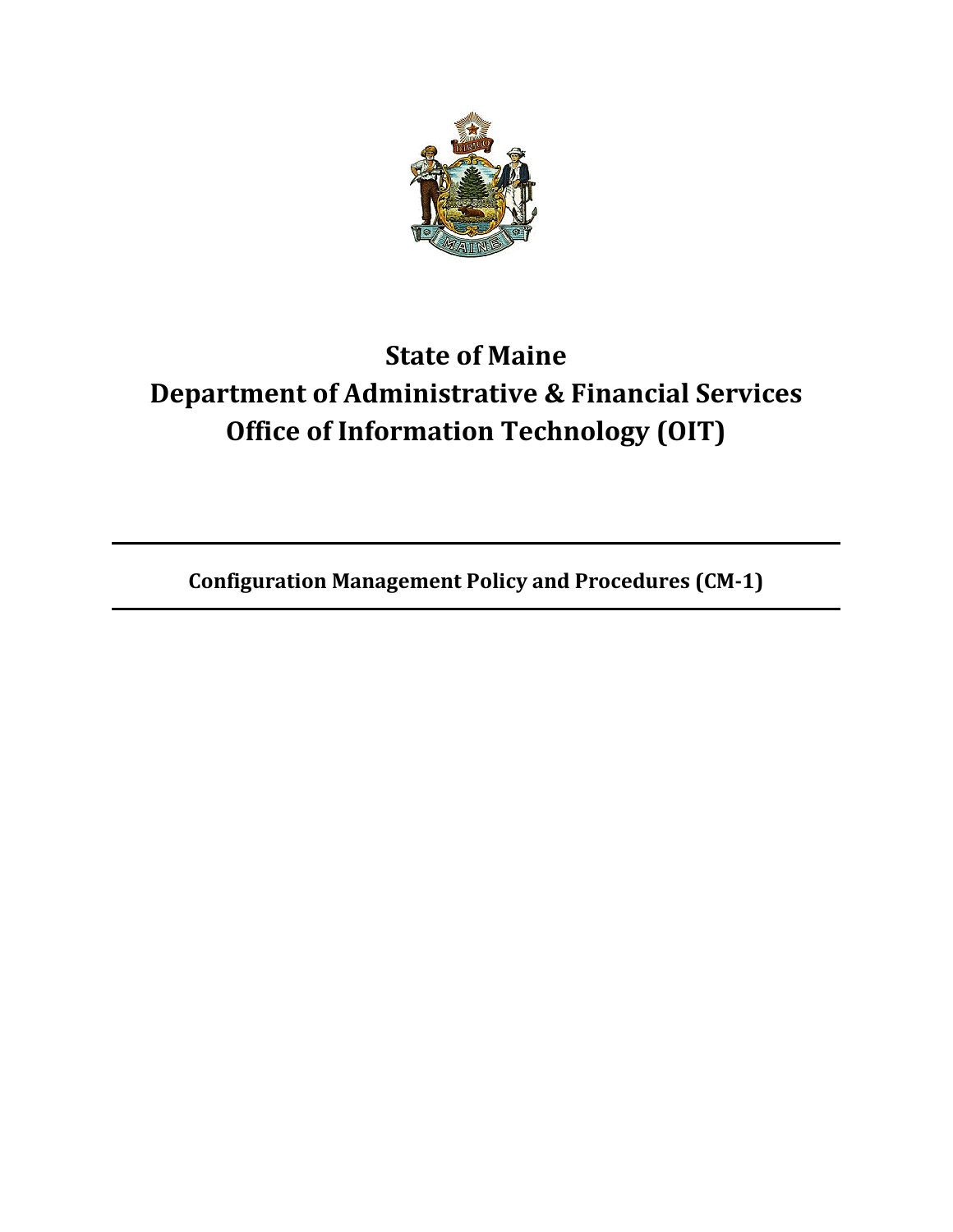## **Table of Contents**

| 1.0.  |  |
|-------|--|
| 2.0.  |  |
| 3.0.  |  |
| 4.0.  |  |
| 5.0.  |  |
| 6.0.  |  |
| 7.0.  |  |
| 8.0.  |  |
| 9.0.  |  |
| 10.0. |  |
|       |  |
|       |  |
|       |  |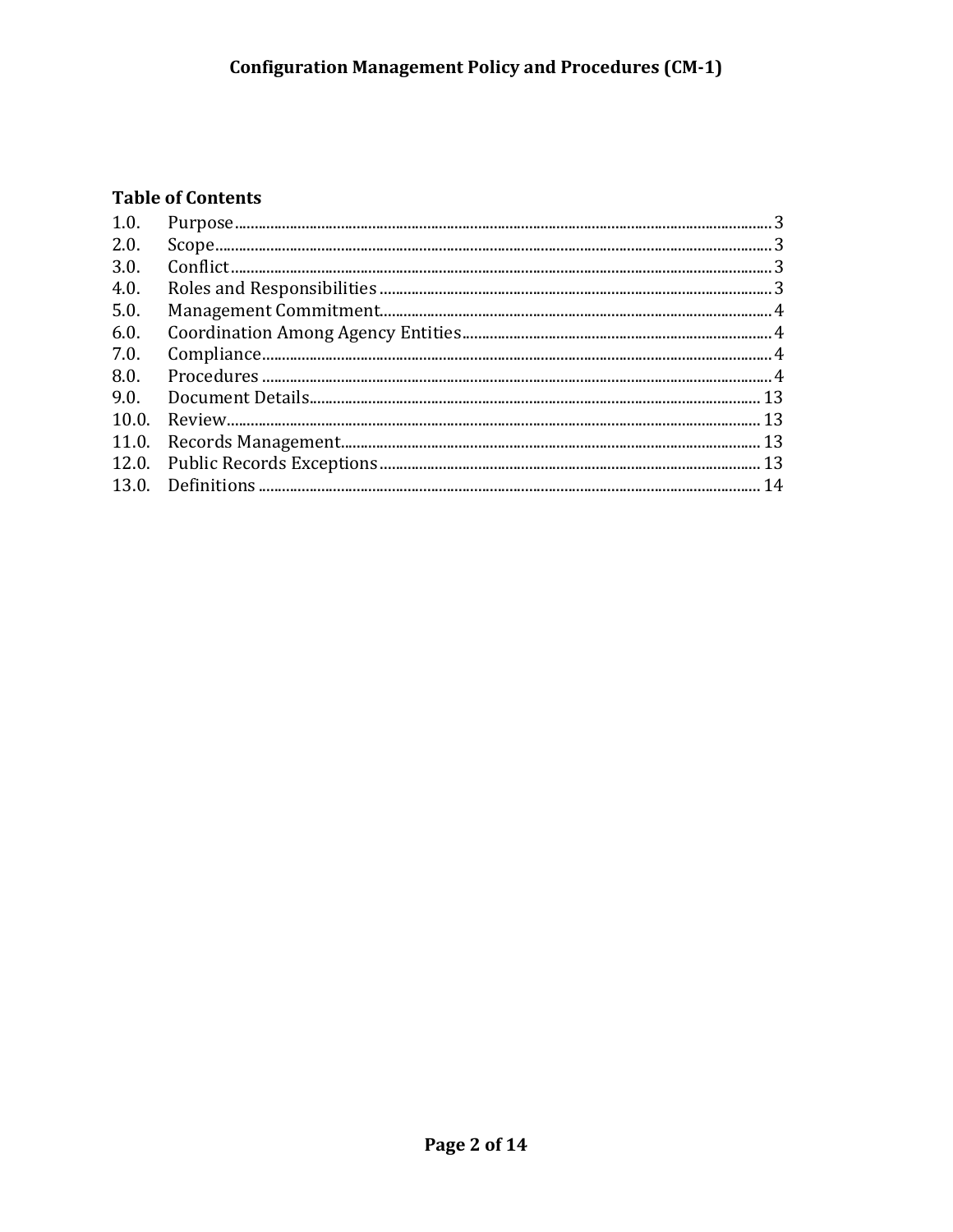## <span id="page-2-0"></span>**1.0. Purpose**

1.1. This document outlines the State of Maine (SOM) Office of Information Technology (OIT) Policy and Procedures for ensuring appropriate configuration methods are applied in maintaining SOM information assets. This document corresponds to the [Configuration Management](https://nvd.nist.gov/800-53/Rev4/family/Configuration%20Management)[1](#page-2-4) Control Family of National Institute of Standards and Technology (NIST) Special Publication 800-53 (Rev. 4).

## <span id="page-2-1"></span>**2.0. Scope**

- 2.1. This document applies to
	- 2.1.1. All SOM personnel, both employees and contractors;
	- 2.1.2. Executive Branch Agency information assets, irrespective of location; and
	- 2.1.2. Information assets from other State government branches that use the Statewide area network.

## <span id="page-2-2"></span>**3.0. Conflict**

3.1. If this document conflicts with any law or union contract in effect, the terms of the existing law or contract prevail.

## <span id="page-2-3"></span>**4.0. Roles and Responsibilities**

- 4.1. Agency Business Partner
	- 4.1.1. In collaboration with OIT Information Asset Owners and I.T. Procurement, holds contracted other parties that host State information assets accountable to this Policy and Procedures.
	- 4.1.2. Develops and implements Agency-level policy and procedures to meet any additional statutory requirements or Agency-specific controls.
- 4.2. OIT Change Advisory Board
	- 4.2.1. Develops, maintains, and enforces requirements of Configuration Management, in alignment with the [Change Management Policy](https://www.maine.gov/oit/policies/ChangeManagementPolicy.pdf)<sup>[2](#page-2-5)</sup>.
- 4.3. OIT Client Technology Services
	- 4.3.1. Uses a configuration manager to enforce software standards for end points.
	- 4.3.2. Provides customer support for the installation of approved applications on end-user devices.
- 4.4. OIT Enterprise Architecture & Policy
	- 4.4.1. Develops and maintains a list of approved technologies for use by the state Executive Branch and the state-wide area network.

<span id="page-2-4"></span><sup>&</sup>lt;sup>1</sup> https://nvd.nist.gov/800-53/Rev4/family/Configuration%20Management<br><sup>2</sup> https://www.maine.gov/oit/policies/ChangeManagementPolicy.pdf

<span id="page-2-5"></span>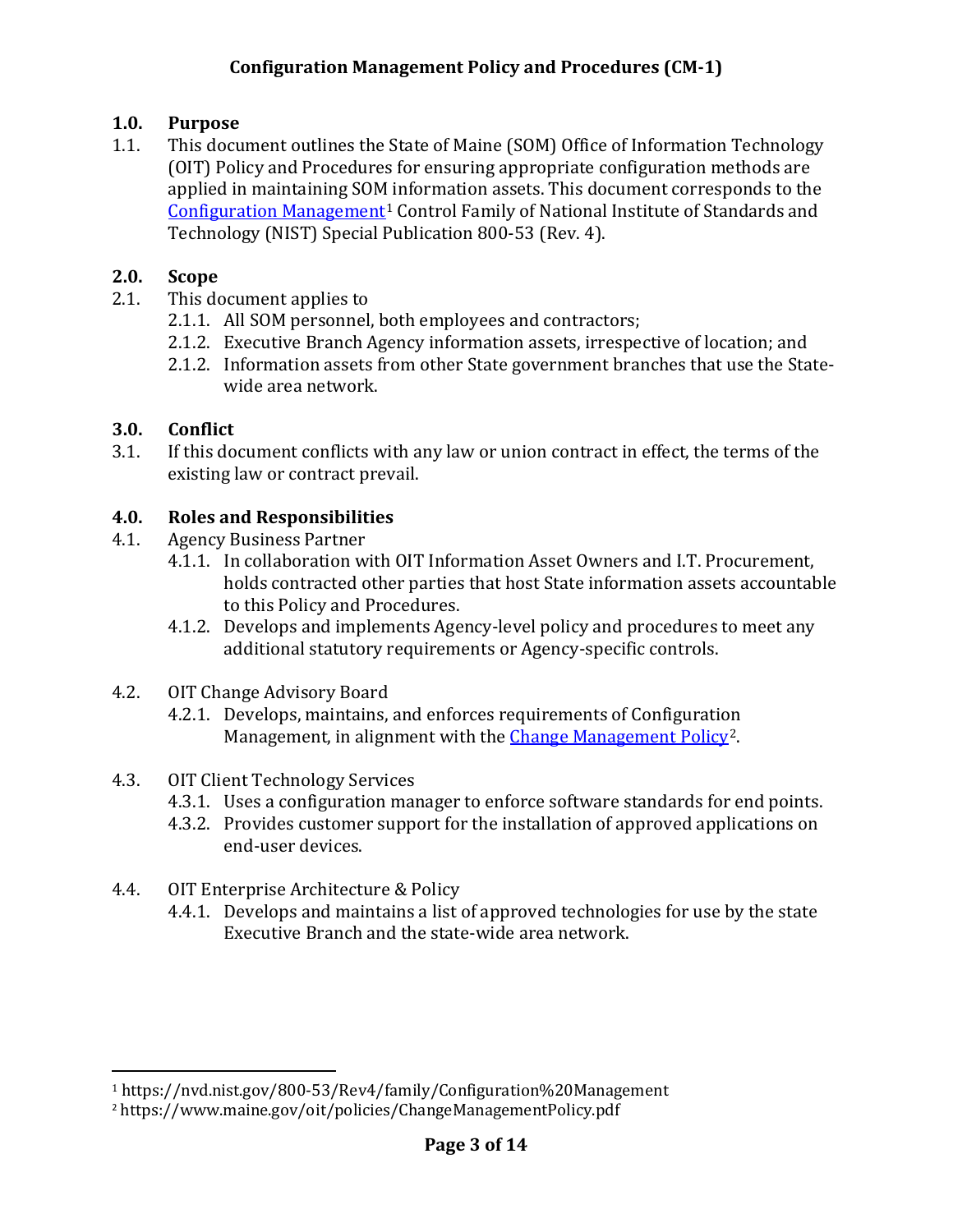- 4.5. OIT Information Asset Owners
	- 4.5.1. Comply with this Policy and Procedures.
	- 4.5.2. In collaboration with Agency Business Partners and I.T. Procurement, hold contracted other parties that host State information assets accountable to this Policy and Procedures.
- 4.6. OIT Information Security Office
	- 4.6.1. Owns, executes, and enforces this Policy and Procedures.
	- 4.6.2. Provides oversight of the security functions of the state's Security Information and Event Management system.
- 4.7 OIT Network Services
	- 4.7.1. Enforces controls of network infrastructure devices on the state Wide Area Network.

#### <span id="page-3-0"></span>**5.0. Management Commitment**

5.1. The State of Maine is committed to following this Policy and Procedures.

#### <span id="page-3-1"></span>**6.0. Coordination Among Agency Entities**

6.1. The various divisions within OIT, as well as the Agency Business Partners, will cooperate with OIT in executing this Policy and Procedures. OIT handles most of the security control requirements of this Policy as part of its Change Management processes. Configuration Management is attained through effective, risk-based, Change Management processes, in conjunction with continuous monitoring by Security Operations, and other divisions within OIT.

#### <span id="page-3-2"></span>**7.0. Compliance**

- 7.1. For State of Maine employees, failure to comply with this document may result in progressive discipline, up to and including dismissal.
- 7.2. For State of Maine contractors and non-State of Maine personnel, failure to comply may result in removal of the individual's ability to access, and use, State of Maine data and systems. Employers of contractors will be notified of any violations.
- 7.3. Personnel are also subject to any applicable penalties for statutory requirements compliance violations. Depending on the requirement, and the nature of the violation, penalties could include fines and/or criminal charges.

#### <span id="page-3-3"></span>**8.0. Procedures**

#### 8.1. **Baseline Configuration (CM-2)**

8.1.1. OIT Information Asset Owners develop, document, and maintain a current baseline configuration of the information systems under their purview. Baseline configurations serve as a basis for all builds, releases, and/or changes to information systems. Maintaining baseline configurations requires creating new baselines as information systems change over time. To the maximum extent possible, baseline configurations are dictated by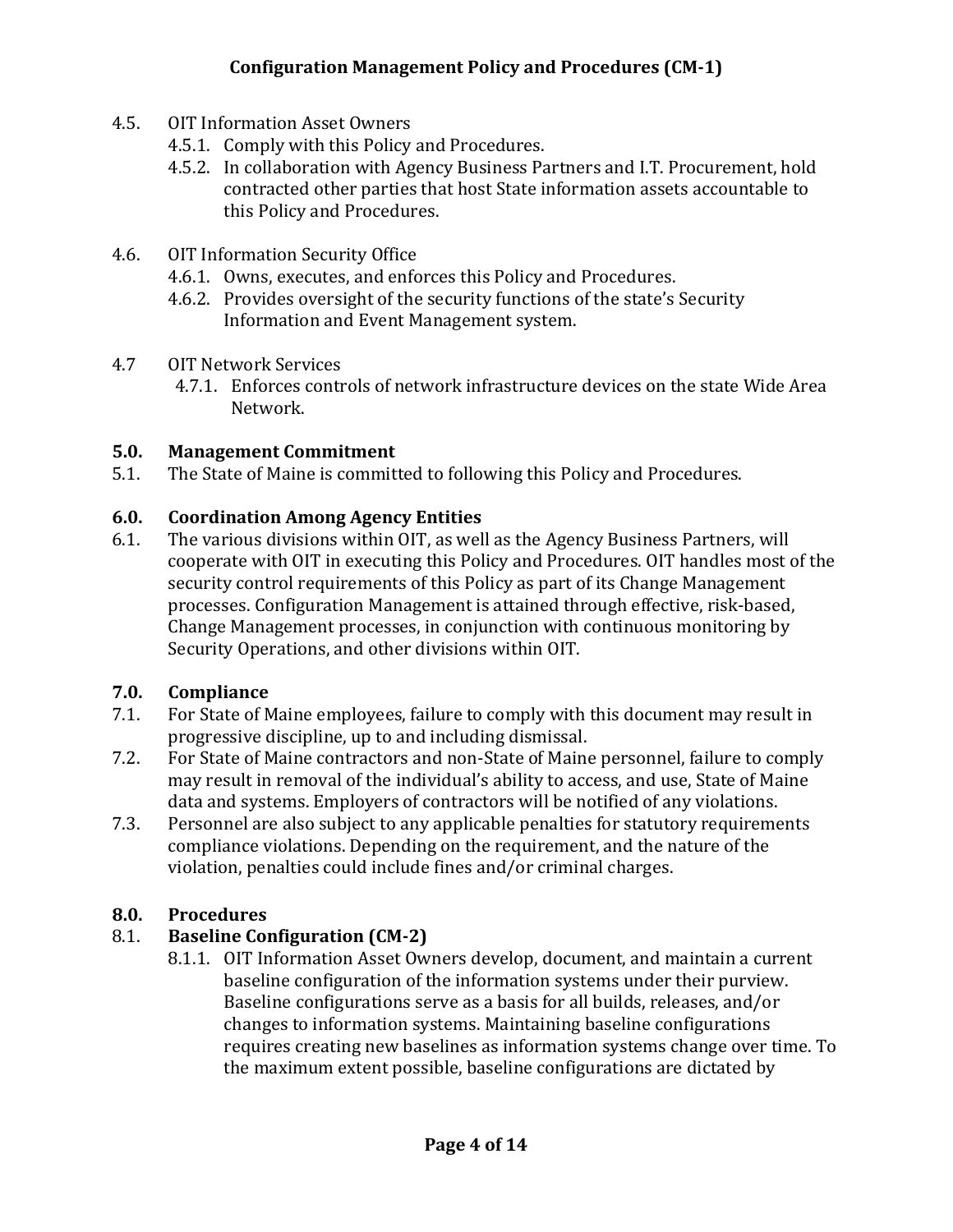standards bodies (such as, the [CIS Benchmarks](https://www.cisecurity.org/cis-benchmarks/)<sup>3</sup>, IRS Safeguards [Benchmarks](https://www.irs.gov/privacy-disclosure/safeguards-program)<sup>[4](#page-4-1)</sup>, etc.), or by trusted product vendors (such as, Microsoft, Oracle, etc.).

- 8.1.2. Any Consumer Device with an Operating System seeking to attach to the state wide area network must meet the following minimum criteria:
	- 8.1.2.1. Supported Operating Systems: Windows, Android, iOS, Chrome, MacOS;
	- 8.1.2.2. All Critical Operating System and Security patches applied within the previous 30 calendar days;
	- 8.1.2.3. An anti-malware listed in the Leaders quadrant of the latest Gartner Magic Quadrant for Endpoint Protection Platforms (EPP), and *not* blacklisted by any arm of the U.S. Federal Government; and
	- 8.1.2.3. The anti-malware data file updated within the previous 15 calendar days.
- 8.1.3. Network Services uses various network administration products to enforce controls of devices on the network as directed by the Chief Information Security Officer.
	- 8.1.3.1. For any device connected to the state Wide Area Network, OIT must have at least a read-only access.
	- 8.1.3.2. Any device connected to the Wide Area Network may be quarantined, and/or disconnected, and/or impounded, for any reason, including, but not limited to: Potential Malware, Device Type & Configuration not in alignment with OIT standards, Adverse impact to the Network, Excessive bandwidth utilization, Nonpayment of OIT Network charges, etc.
- 8.1.4. **Baseline Configuration Reviews and Updates (CM-2(1)):** OIT Information Asset Owners review, and update, the baseline configuration of information systems as an integral part of information system component installation and upgrades. This review is undertaken at least once every calendar year, as well as, when configuration changes are made due to critical security patches, upgrades, and emergency changes (e.g., unscheduled changes, system crashes, and replacements of critical components). Any and all security patching and emergency changes are subject to the Change [Management Policy](https://www.maine.gov/oit/policies/ChangeManagementPolicy.pdf)<sup>[5](#page-4-2)</sup>. All major changes are subject to either the Application [Deployment Certification Policy](https://www.maine.gov/oit/policies/Application-Deployment-Certification.pdf)<sup>6</sup>, or the Infrastructure Deployment [Certification Policy](https://www.maine.gov/oit/policies/Infrastructure-Deployment-Certification.pdf)[7](#page-4-4).
- 8.1.5. **Baseline Configuration Retention of Previous Configurations (CM-2(3)):** As part of standard Change Management, OIT Information Asset Owners retain at least one previous stable version of the baseline configuration of all information systems to support rollback.

<span id="page-4-0"></span><sup>3</sup> https://www.cisecurity.org/cis-benchmarks/

<span id="page-4-1"></span><sup>4</sup> https://www.irs.gov/privacy-disclosure/safeguards-program

<span id="page-4-2"></span><sup>5</sup> https://www.maine.gov/oit/policies/ChangeManagementPolicy.pdf

<span id="page-4-3"></span><sup>6</sup> https://www.maine.gov/oit/policies/Application-Deployment-Certification.pdf

<span id="page-4-4"></span><sup>7</sup> https://www.maine.gov/oit/policies/Infrastructure-Deployment-Certification.pdf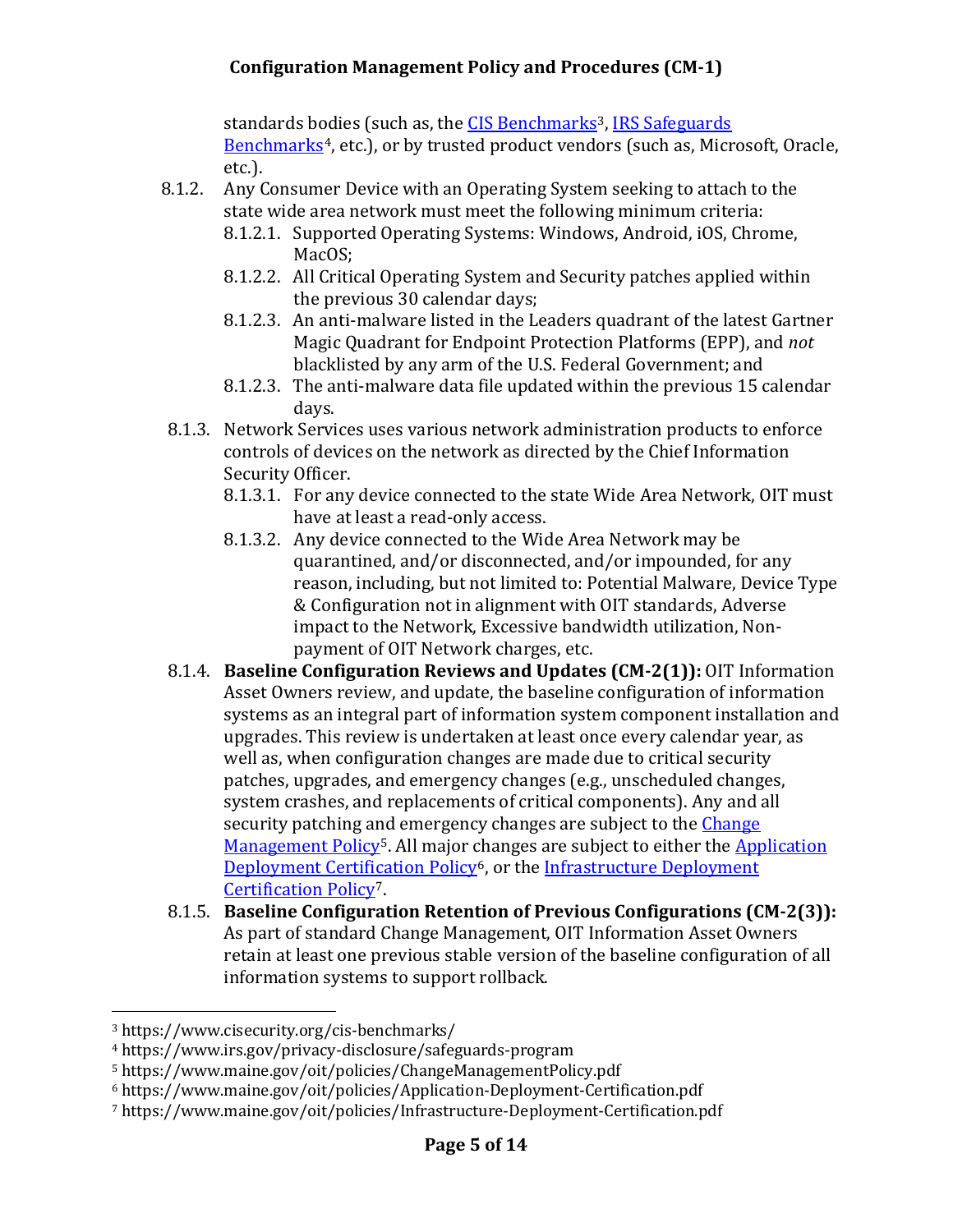- 8.1.6. **Baseline Configuration for Development and Test Environments (CM-2(6)):** OIT Information Asset Owners maintain baseline configurations of Development and Test Environments, that are managed separately from the operational (Production) baseline configurations.
- 8.1.7. **Baseline Configurations for Systems, Components, or Devices for High-Risk Areas (CM-2(7)):**
	- 8.1.7.1. OIT Managers refer to travel guidance set by the Secretary of State, and in consultation with the Information Security Office, prior to approving work outside the United States by any OIT personnel or Contractor. Agencies should establish similar controls.
	- 8.1.7.2. When agency personnel travel, and/or engage in remote work, abroad, especially high-risk areas, OIT issues extra-hardened (more stringent *configuration settings*), and stripped-down devices (notebooks and phones) to such agency personnel. These devices do *not* have any app that is not, strictly speaking, relevant to the mission at hand.
	- 8.1.7.3. Upon personnel's return to Maine, these devices (i.e., notebooks and phones) are reset to factory defaults before being returned to the OIT device fleet.

## 8.2. **Configuration Change Control (CM-3)**

- 8.2.1. Any changes to the baseline configuration is undertaken strictly according to the [Change Management Policy.](https://www.maine.gov/oit/policies/ChangeManagementPolicy.pdf)<sup>[8](#page-5-0)</sup> This involves the systematic proposal, justification, implementation, testing, review, and disposition of changes, including system upgrades and modifications. This also includes emergency changes to remediate suddenly-discovered vulnerabilities. The Change Advisory Board must approve all changes, without exception. Auditing of changes includes activities before and after changes are made, and the actual steps required to implement such changes.
- 8.2.2. Any configuration change proposal is explicitly reviewed for its security impact, as well as its potential impact to end-users.
- 8.2.3. For any information asset, all configuration change decisioning, as well as the implementation details, are documented, and the resulting audit trail is retained, if OIT remains invested in that information asset.
- 8.2.4. Change Management logs are available for review reactively as part of any troubleshooting, and incident response/management.
- 8.2.5. Coordination and oversight of the configuration change control is provided by the Change Advisory Board on a weekly basis.
- 8.2.6. **Automated Notification and Prohibition (CM-3(1):**
	- 8.2.6.1. All configuration changes are documented in the enterprise ticketing application (currently Numara FootPrints, but, being migrated to Axios).
	- 8.2.6.2. For each configuration change, all stakeholders (identified by their email addresses) are explicitly identified in the change ticket, and

<span id="page-5-0"></span><sup>8</sup> https://www.maine.gov/oit/policies/ChangeManagementPolicy.pdf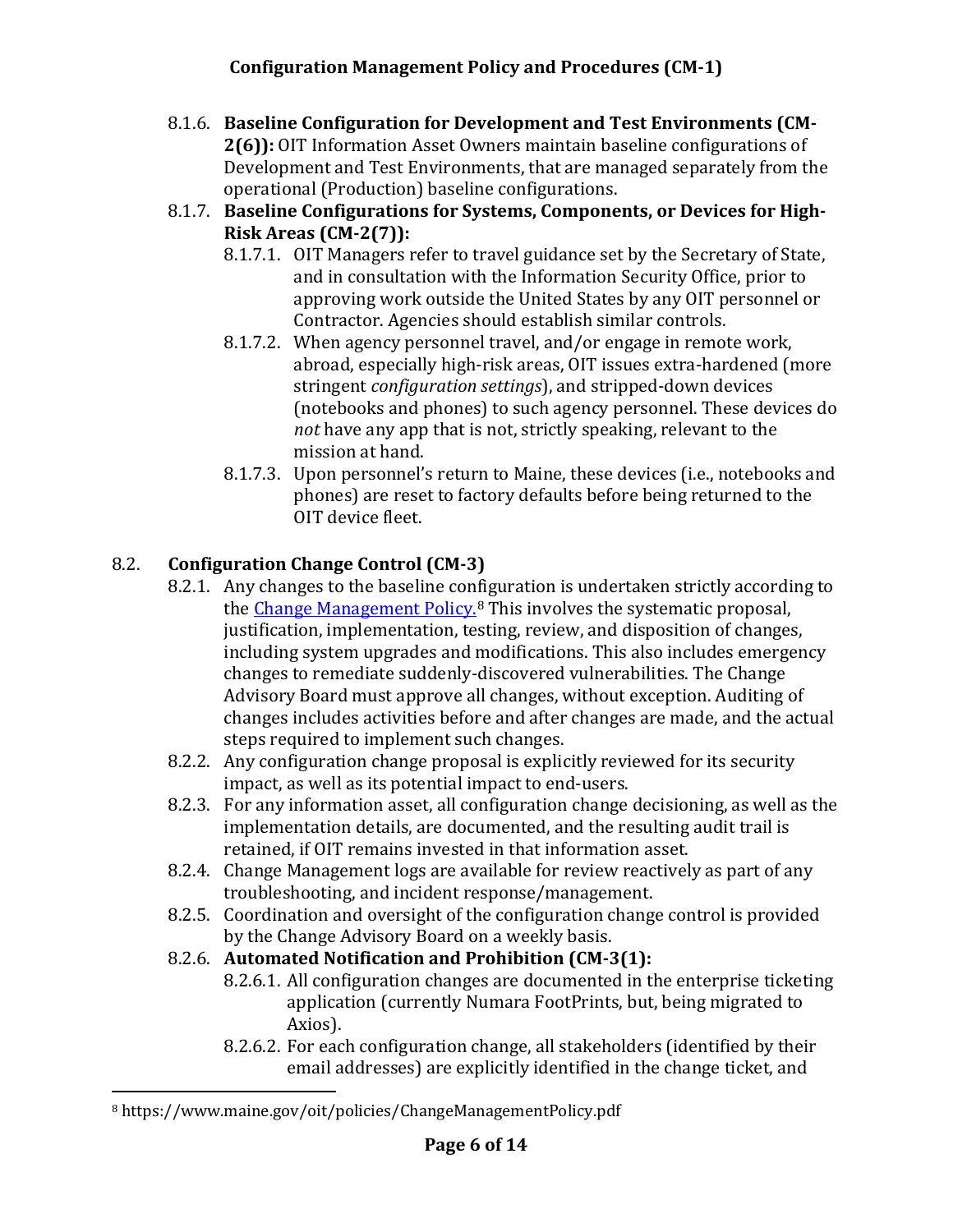each of them receives automated notification for every change in the ticket.

- 8.2.6.3. Any proposed changes that are not yet approved by the Change Advisory Board are clearly flagged as Not-Yet-Approved.
- 8.2.6.4. No actual configuration change may proceed without the explicit approval of the Change Advisory Board.
- 8.2.6.5. All relevant details of the proposed change must be documented within the change ticket. This is an essential pre-requisite for approval by the Change Advisory Board.
- 8.2.6.6. All stakeholders are automatically notified through email when approved changes are completed.
- 8.2.7. **Test, Validate, Document Changes (CM-3(2)):** OIT Information Asset Owners test, validate, and document changes to information assets before implementing the changes to the operational (Production) systems. The burden of initiating, and coordinating, the testing, validation, and documentation rests with the Change Initiator, who represents the Information Asset Owner. Individuals and Groups conducting such tests understand and comply with the information system security policies and procedures, and the specific health, safety, and environmental risks associated with particular facilities/processes.
- 8.2.8. **Automated Change Implementation (CM-3(3)):** To the maximum extent possible, OIT Information Asset Owners employ automated mechanisms to implement changes to the current configuration baselines, and deploy the updated baselines across the enterprise. Such automation tools include Microsoft System Center Configuration Manager, Chef, Puppet, Docker, etc.
- 8.2.9. **Security Representative (CM-3(4)):** The Information Security Office has a permanent representative on the Change Advisory Board.
- 8.2.10. **Automated Security Response (CM-3(5)):** Logs are ingested into the enterprise Security Event and Information Manager, and are monitored by a third-party vendor. Suspicious behavior discovered generates an email alert to the Information Security Office. This is a cause for immediate investigation by the Chief Information Officer.
- 8.2.11. **Cryptography Management (CM-3(6)):** There exists a strictly controlled process for generating, tracking, and renewing trusted OIT *Public Key Infrastructure (PKI)* certificates. This is based upon best practices of the Microsoft Windows Server Active Directory Certificate Services, and is built into the enterprise Active Directory.

## 8.3. **Security Impact Analysis (CM-4)**

8.3.1. The Change Advisory Board analyzes changes to the information system to determine potential security impacts prior to change implementation. The standing member of the Information Security Office on the Change Advisory Board conducts security impact analyses. Security impact analysis includes, at a minimum, assessments of risk to forecast the impact of the changes, and to determine if additional security controls are necessary. Security impact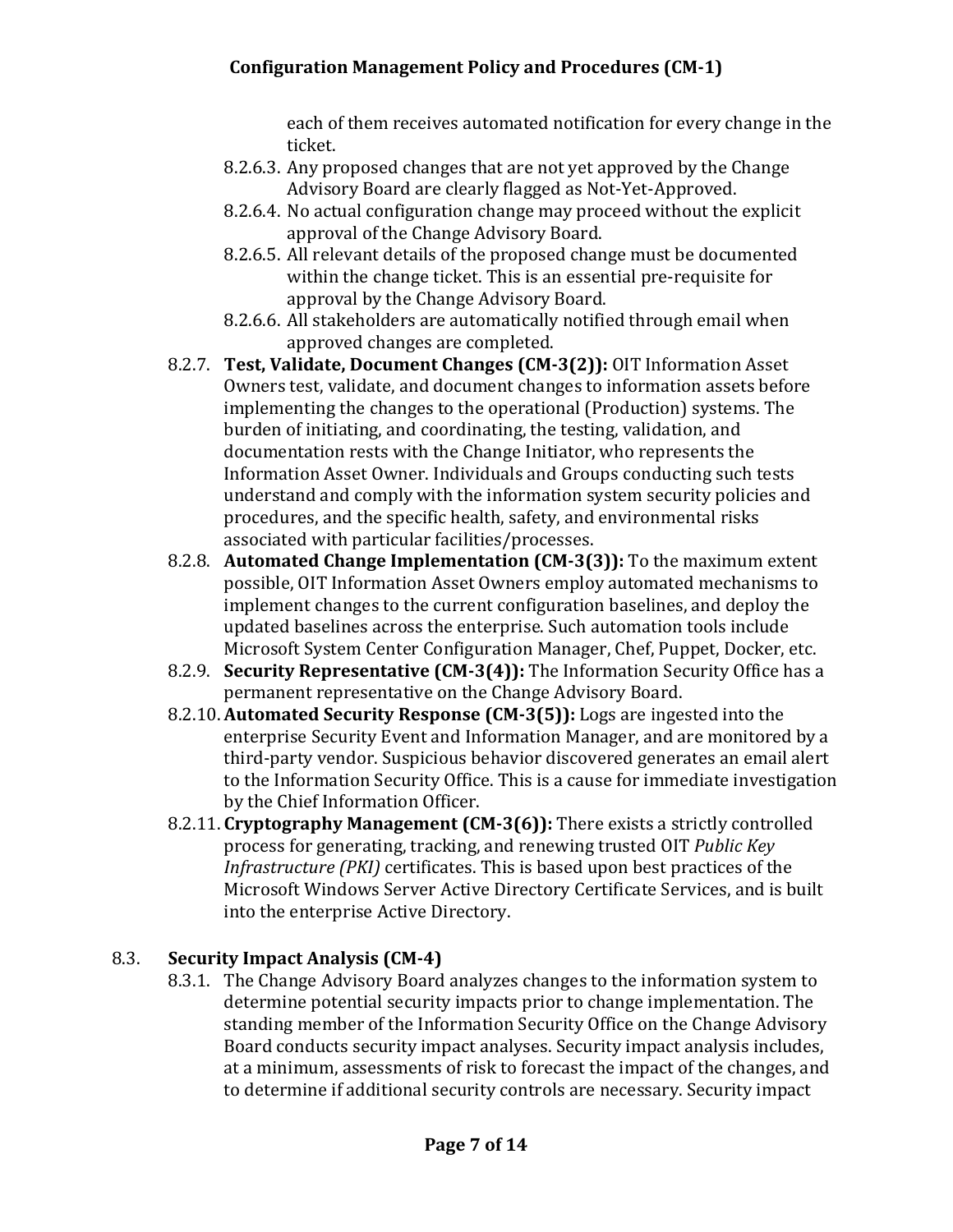analyses are scaled in accordance with the security categories of the information systems.

- 8.3.2. **Separate Test Environments (CM-4(1)):** OIT Information Asset Owners analyze changes to the information system in a separate test environment before implementation in an operational (Production) environment, probing security impacts due to flaws, weaknesses, incompatibility, or intentional malice.
- 8.3.3. **Verification of Security Functions (CM-4(2)):** After an information system is changed, OIT Information Asset Owners check the security functions to verify that the functions are implemented correctly, operating as intended, and producing the desired outcome to meeting the security requirements for the system. Any anomaly is escalated to the Information Security Office.

## 8.4. **Access Restrictions for Change (CM-5)**

- 8.4.1. OIT defines, documents, approves, and enforces access restrictions associated with configuration changes to information systems, per the [Access](https://www.maine.gov/oit/policies/AccessControlPolicy.pdf)  [Control Policy](https://www.maine.gov/oit/policies/AccessControlPolicy.pdf)[9](#page-7-0).
- 8.4.2. Only authorized system administrators can make configuration changes, including upgrades and modifications.
- 8.4.3. Detailed records of administrative access are maintained for the lifetime of an information asset. This is to ensure that configuration change control is implemented, and to support after-the-fact actions, should any unauthorized changes be discovered.
- 8.4.4. **Automated Access Enforcement and Auditing (CM-5(1)):** OIT enforces strict administrative access restrictions and has hired a third-party vendor to conduct log analysis in the Security Event and Incident Manager. Dashboards can be created in the Security Event and Incident Manager to provide on demand reporting as required.
- 8.4.5. **Review System Changes (CM-5(2)):** The OIT Security Operations Center monitors alerts provided by a third-party vendor who monitors the Security Event and Incident Manager for suspicious behavior that may be a security concern.
- 8.4.6. **Signed Components (CM-5(3)):** The OIT Computing Infrastructure and Services division maintains a well-defined workflow for managing trusted PKI certificates. See the Identification and Authentication Policy (available on the Intranet) for further details. Any information asset managed by OIT explicitly prevents the installation of certain sensitive components without first verifying that the sensitive component has been digitally signed by a trusted PKI certificate. The list of such sensitive components includes device firmware (including the Basic Input Output System and/or the Unified Extensible Firmware Interface), operating system patches and service packs, device drivers, and any security system component (such as anti-malware, remote virtual private network, multifactor authenticator, mobile device manager, etc.).

<span id="page-7-0"></span><sup>9</sup> https://www.maine.gov/oit/policies/AccessControlPolicy.pdf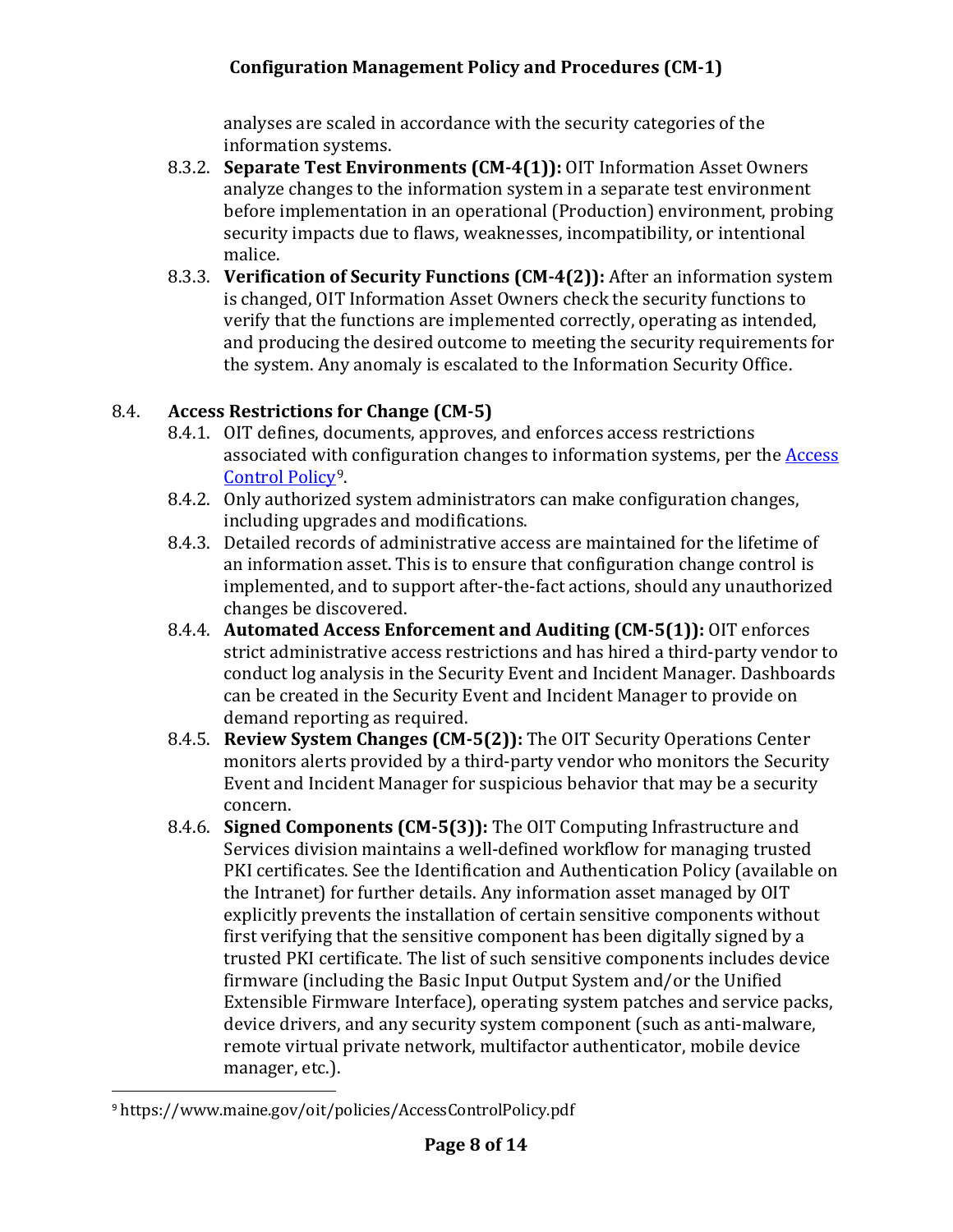- 8.4.7. **Limit Production/Operational Privileges (CM-5(5)):** Only authorized system administrators can make configuration changes in the Production/Operational instance. OIT enforces strict administrative access restrictions and implements auditing of said enforcement via log analysis in the Security Event and Incident Manager. All OIT Managers (the managers of the various information asset teams) review, and re-evaluate, system administrator privileges at each employee transition, and as part of the annual performance management cadence.
- 8.4.8. **Limit Library Privileges (CM-5(6)):** Only authorized system administrators can make configuration changes to software resident within software libraries, and source control repositories. All OIT Managers (the managers of the various information asset teams) review, and re-evaluate, system administrator privileges at each employee transition, and as part of the annual performance management cadence.

## 8.5. **Configuration Settings (CM-6)**

- 8.5.1. OIT Information Asset Owners establish, document, and implement *Common Secure Configurations* for information assets, using either industry standards bodies (such as, the [National Institute of Standards and Technology,](https://www.nist.gov/) [CIS](https://www.cisecurity.org/cis-benchmarks/)  [Benchmarks](https://www.cisecurity.org/cis-benchmarks/)<sup>[10](#page-8-0)</sup>, [IRS Safeguards Benchmarks](https://www.irs.gov/privacy-disclosure/safeguards-program)<sup>[11](#page-8-1)</sup>, etc.), or trusted product vendors (such as Microsoft, Oracle, etc.). The endgame is to arrive at the most restrictive mode consistent with operational requirements.
- 8.5.2. Any deviation from the established configuration settings must go through an explicit waiver from the Chief Information Security Officer. Approval for such a waiver is contingent upon furnishing a non-trivial business case, and demonstrating suitable compensating controls.
- 8.5.3. **Respond to Unauthorized Changes (CM-6(2)):** Logs are ingested into the enterprise Security Event and Information Manager, and are monitored by a third-party vendor. Any suspicious behavior detected triggers an email alert to the Information Security Office. This is a cause for immediate investigation by the Chief Information Officer. Depending upon the outcome of that investigation, the original configuration settings (i.e., the state prior to the unauthorized changes) may be restored, and/or the affected information asset may be quarantined, and/or the affected information system may be temporarily taken out of service, and/or a potential disciplinary action may be initiated.

## 8.6. **Least Functionality (CM-7)**

8.6.1. OIT Information Asset Owners configure information assets to provide only the essential capabilities, commensurate with agency customer business requirements. OIT Information Asset Owners disable functions, ports,

<span id="page-8-0"></span><sup>10</sup> https://www.cisecurity.org/cis-benchmarks/

<span id="page-8-1"></span><sup>11</sup> https://www.irs.gov/privacy-disclosure/safeguards-program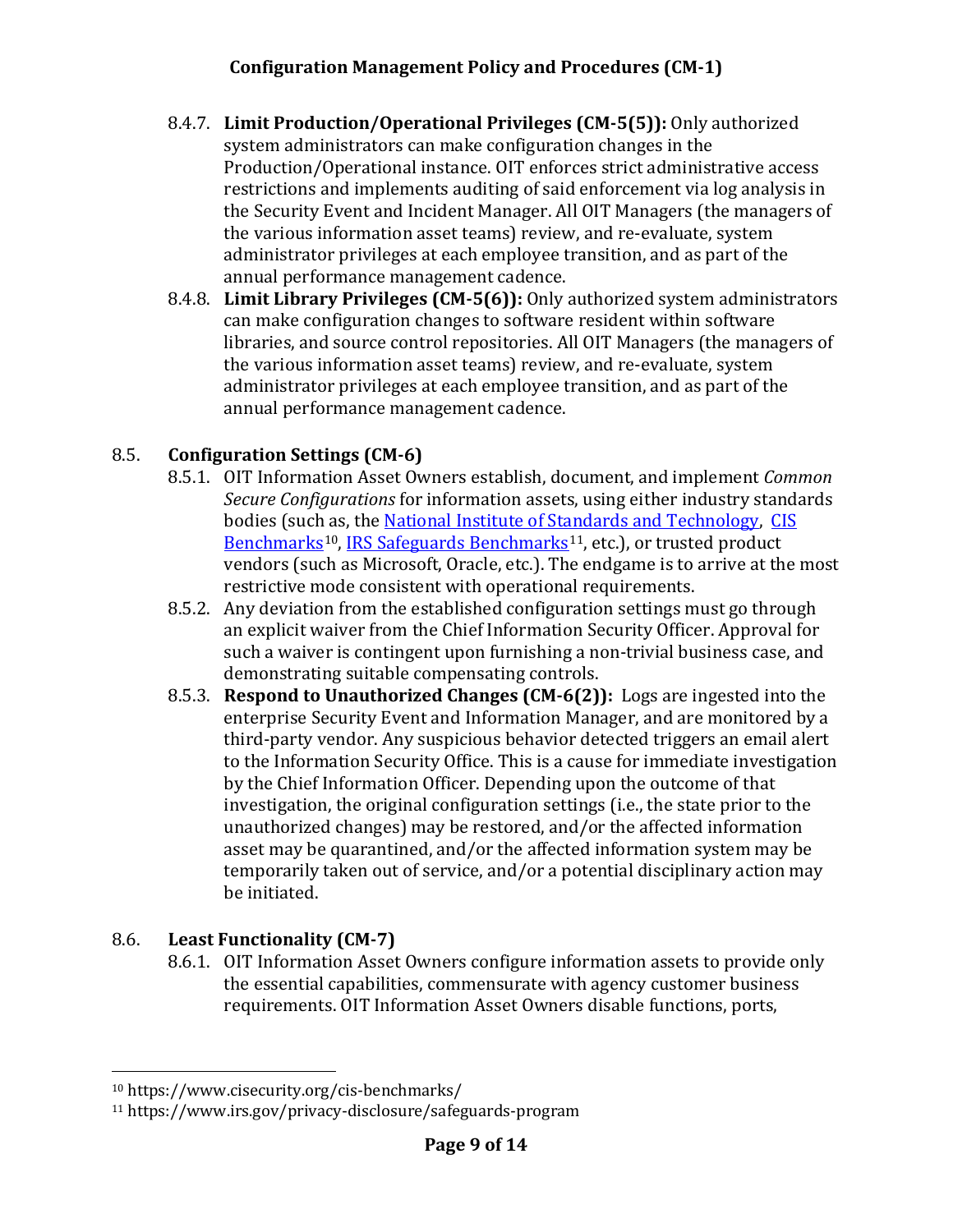protocols, and services not explicitly required for executing agency business customer business requirements.

- 8.6.2. To the maximum extent feasible under budgetary constraints, information assets are configured and optimized for the narrowest range of functions. Any function not strictly relevant for that narrow purpose is disabled.
- 8.6.3. As part of setting the baseline configuration (integral part of Deployment Certification, see 8.1.4 above), all information assets undergo a rigorous review with respect to enabled functions and settings. Functions often disabled include Voice Over Internet Protocol, Instant Messaging, autoexecute, file sharing, unused or unnecessary physical and logical ports, Universal Serial Bus, Bluetooth, File Transfer Protocol, etc. This ultimately limits unauthorized connection of devices, unauthorized transfer of information, or unauthorized tunneling.
- 8.6.4. The Information Security Office, in collaboration with Network Security Services, routinely utilizes network scanning tools, intrusion detection and prevention systems, and end-point protections, such as firewalls and hostbased intrusion detection systems, to identify and prevent the use of prohibited functions, ports, protocols, and services.
- 8.6.5. **Periodic Review (CM-7(1)):** The Information Security Office uses [Tenable](https://www.tenable.com/products/nessus)   $Nessus<sup>12</sup>$  $Nessus<sup>12</sup>$  $Nessus<sup>12</sup>$  $Nessus<sup>12</sup>$  to audit select information asset configurations as outlined in RA-5. Any non-essential function and service detected by such audits is jointly reviewed between the Information Security Office and the operational division to determine if the baseline configuration could be further tightened (by disabling unnecessary and/or unused functions, ports, protocols, and services). The Chief Information Security Officer provides the final decision.
- 8.6.6. **Prevent Program Execution (CM-7(2)):** All OIT-managed information assets prevent program execution in accordance with enterprise policies behind the anti-malware agent resident on that information asset.

# 8.6.7. **Unauthorized Software Blacklisting (CM-7(4)):**

- 8.6.7.1. OIT Client Technologies use a configuration manager to check the network to remove software from end points. The configuration manager can be used for continuous monitoring of the network for the existence of unauthorized software.
- 8.6.7.2. OIT Client Technologies customer service representatives use a collaboration wiki tool article for guidance on installing software on state-managed computers.
- 8.6.7.3. Enterprise Architecture uses a new technology onboarding process to approve new software. Enterprise Architecture maintains a list of approved technologies for use on the network.

## 8.7. **Information System Component Inventory (CM-8)**

8.7.1. OIT Enterprise Data Services maintains an Enterprise Asset Inventory that documents all information assets, both hardware and software. This inventory is kept updated by the various OIT operational teams, as an

<span id="page-9-0"></span><sup>12</sup> https://www.tenable.com/products/nessus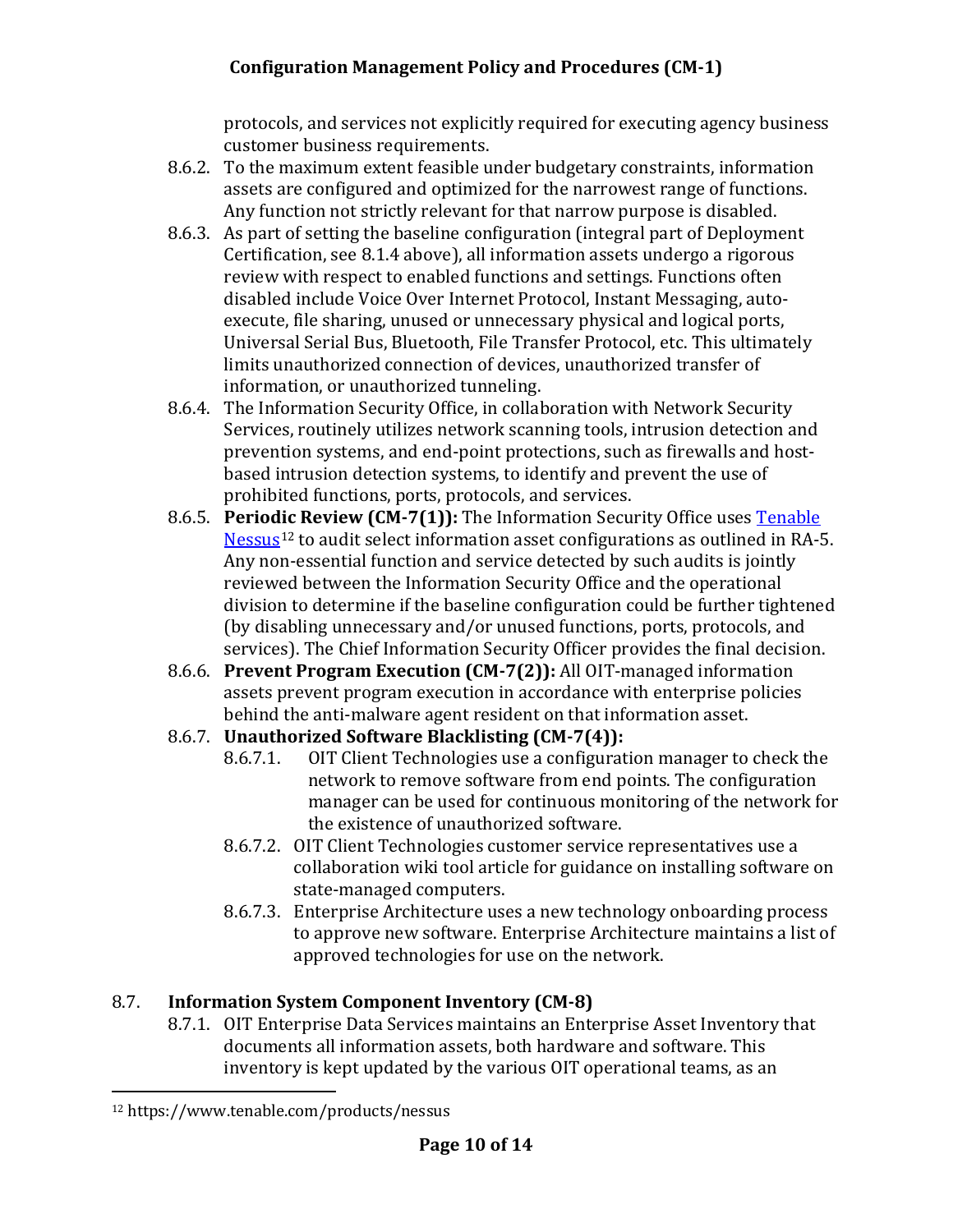integral part of managing any change. Reviewing and updating the inventory is pegged to any substantial change in any information asset. The inventory also includes contact names, both technical and business.

- 8.7.2. For any information asset whose monthly subscription is billed back, there exists a fiscal incentive for the Agency Business Management and the OIT Account Managers to scrutinize the monthly bills, and vet the business needs of information assets on a monthly basis.
- 8.7.3. **Updates during Installations and Renewals (CM-8(1)):** OIT Information Asset Owners update the Enterprise Asset Inventory as an integral part of component installations, removals, and updates.
- 8.7.4. **Automated Unauthorized Component Detection (CM-8(3)):** Network Services employs the Cisco Identity Services Engine to detect unauthorized information assets. When unauthorized information assets are detected, access to the state Wide Area Network is disabled from that information asset.
- 8.7.5. **Accountability Information (CM-8(4)):** The Enterprise Asset Inventory identifies the names and emails of individuals responsible and accountable for administering each of the information assets.
- 8.7.6. **No Duplicate Accounting of Components (CM-8(5)):** The Enterprise Asset Inventory enforces unique primary key requirements, which prevents duplicate accounting of information assets.
- 8.7.7. **Centralized Repository (CM-8(7)):** As stated above, OIT maintains a centralized Enterprise Asset Inventory, which documents all information assets, both hardware and software. Each asset includes contact names and emails, both technical and business, in order ensure accountability. This inventory is kept updated by the various OIT operational teams, as an integral part of managing any change.
- 8.7.8. **Automated Location Tracing (CM-8(8)):** OIT Client Technologies selectively deploys the  $\Delta$ bsolute<sup>[13](#page-10-0)</sup> location tracing app on some sensitive devices that reside outside of OIT data centers. For the most part, these are fraud investigator and/or healthcare worker laptops.
- 8.7.9. **Assignment of Components to Systems (CM-8(9)):** In terms of the granularity of tracking components of information systems, by default, OIT Information Asset Owners track all hardware and software assets that exist on their own, including virtual servers.

## 8.8. **Configuration Management Plan (CM-9)**

8.8.1. Each of the OIT Information Asset Owners maintains their own configuration management plans for the information assets under their purview. Such plans explicitly include roles and responsibilities. For instance, there exists a dedicated configuration management team within the OIT Client Technologies department, which owns, executes, and enforces the configuration of the OIT workstation fleet.

<span id="page-10-0"></span><sup>13</sup> https://www.absolute.com/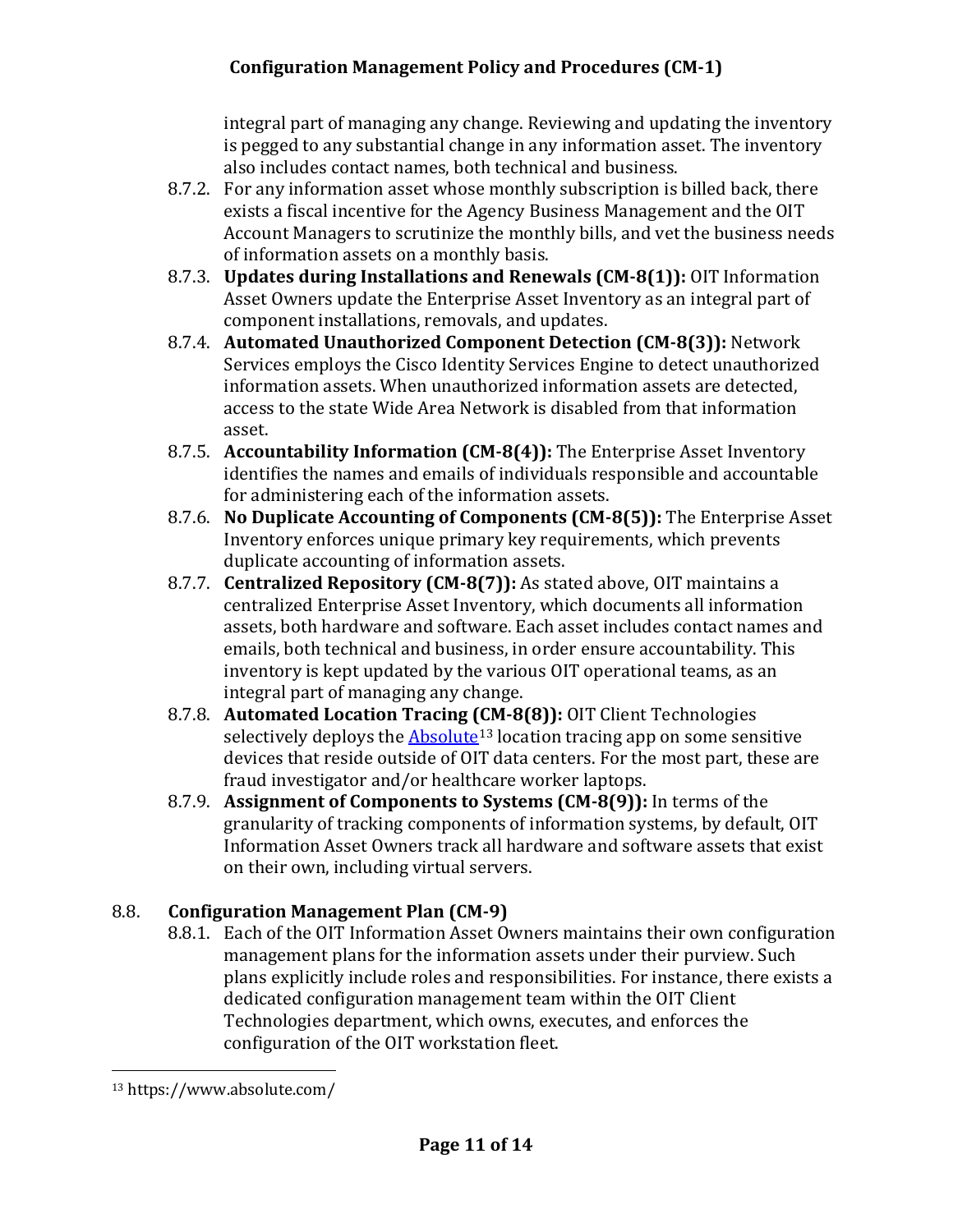- 8.8.2. The execution of the actual configuration management, and any changes, strictly follows the [Change Management Policy](https://www.maine.gov/oit/policies/ChangeManagementPolicy.pdf)<sup>[14](#page-11-0)</sup>. The configuration management approval process explicitly includes designation of key management stakeholders responsible for reviewing and approving proposed changes to information systems, and personnel that conduct security impact analyses prior to the implementation of changes to the systems.
- 8.8.3. Each of the OIT Information Asset Owners explicitly identifies configuration items throughout the system development lifecycles for the information assets under their purview. They define the configuration items for the information system, and place the configuration items under configuration management. While configuration management applies to all stages of the system development lifecycle, it is especially important during the development/acquisition phase. However, as information systems continue through the system development life cycle, new configuration items may be identified, and some existing configuration items may no longer need to be under configuration control.
- 8.8.4. Each of the OIT Information Asset Owners explicitly protects their configuration plans from unauthorized disclosure and modification.

#### 8.9. **Software Usage Restrictions (CM-10)**

- 8.9.1. Within its fleet, OIT Client Technologies uses software, and associated documentation, in accordance with contract agreements and copyright laws.
- 8.9.2. OIT Client Technologies explicitly blocks the usage of peer-to-peer file sharing on its device fleet (both operating system executable, as well as pure browser apps, across workstations, tablets, and phones) to prevent unauthorized distribution, display, performance, or reproduction of copyrighted work.
- 8.9.3. Software license tracking is accomplished by a combination of manual and automated methods. This is the responsibility of the OIT Client Technologies division.
- 8.9.4. **Open-source Software (CM-10(1)):** Open-source Software is allowed on a case-by-case basis, but with the explicit message to the consumers identifying the inherent risks. All of this, and more, is documented in both the System and Services Acquisition (SA) Policy (coming soon), and th[e User](https://www.maine.gov/oit/policies/UserDeviceCommodityAppPolicy.pdf)  [Device and Commodity Application Policy](https://www.maine.gov/oit/policies/UserDeviceCommodityAppPolicy.pdf)<sup>[15](#page-11-1)</sup>.

## 8.10. **User-Installed Software (CM-11)**

8.10.1. End-users do *not* have administrative access to the OIT-issued user devices assigned to them unless there is an agency-defined legitimate business need to do so. Therefore, end-users *cannot* install software on client devices. However, once a software has been installed, end-users may download some

<span id="page-11-0"></span><sup>14</sup> https://www.maine.gov/oit/policies/ChangeManagementPolicy.pdf

<span id="page-11-1"></span><sup>15</sup> https://www.maine.gov/oit/policies/UserDeviceCommodityAppPolicy.pdf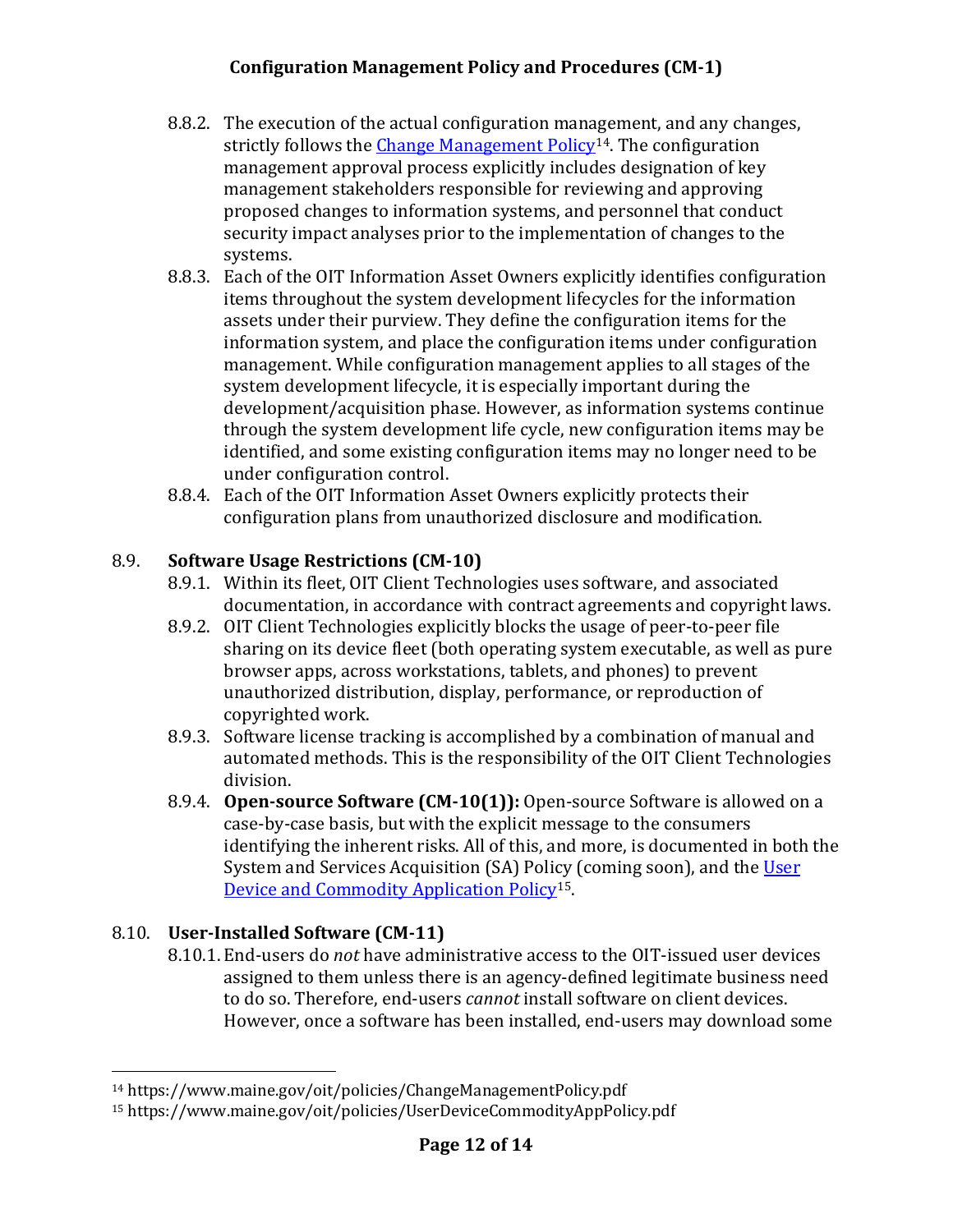extensions and plug-ins which do *not* require additional administrative access.

- 8.10.2. Only system administrators can install software on server devices.
- 8.10.3. Enforcement, and audit, of this provision is executed via continuous, automated monitoring, and ingestion of all systems logs into the enterprise Security Event and Incident Manager.
- 8.10.4. **Alerts for Unauthorized Installations (CM-11(1)):**
	- For OIT-managed phones, unauthorized installation of software is flagged by [Lookout](https://www.lookout.com/)<sup>16</sup>, managed by OIT Computing Infrastructure and Services.
	- For OIT-managed servers, unauthorized installation of software is flagged by the Splunk Security Event and Incident Manager, managed by the Information Security Office.

#### <span id="page-12-0"></span>**9.0. Document Details**

- 9.1. Initial Issue Date: 18 December 2020<br>9.2. Latest Revision Date: 18 December 20
- 9.2. Latest Revision Date: 18 December 2020<br>9.3. Point of Contact: Enterprise.Architect@M
- 9.3. Point of Contact: **[Enterprise.Architect@Maine.Gov](mailto:Enterprise.Architect@Maine.Gov)**<br>9.4. Approved By: Chief Information Officer, OIT
- 9.4. Approved By: Chief Information Officer, OIT<br>9.5. Legal Citation: Title 5, Chapter 163: Office of
- 9.5. Legal Citation: Title 5, Chapter 163: [Office of Information](https://legislature.maine.gov/statutes/5/title5ch163sec0.html) Technology<sup>[17](#page-12-5)</sup><br>9.6. Waiver Process: Waiver Policy<sup>18</sup>
- Waiver Process: [Waiver](http://www.maine.gov/oit/policies/waiver.pdf) Policy<sup>[18](#page-12-6)</sup>

### <span id="page-12-1"></span>**10.0. Review**

10.1. This document will be reviewed annually, and when substantive changes are made to Policies, Procedures, or other authoritative regulations affecting this document.

#### <span id="page-12-2"></span>**11.0. Records Management**

11.1. Office of Information Technology security policies, plans, and procedures fall under the *Routine Administrative Policies and Procedures and Internal Control Policies and Directives* records management categories. They will be retained for three (3) years, and then destroyed in accordance with guidance provided by Maine State Archives. Retention of these documents will be subject to any future State Archives General Schedule revisions that cover these categories.

## <span id="page-12-3"></span>**12.0. Public Records Exceptions**

12.1. Under the Maine Freedom of Access Act (FOAA), certain public records exceptions may limit disclosure of agency records related to information technology infrastructure and systems, as well as security plans, procedures, or risk assessments. Information contained in these records may be disclosed to the Legislature, or, in the case of a political or administrative subdivision, to municipal officials or board members under conditions that protect the information from

<span id="page-12-4"></span><sup>16</sup> https://www.lookout.com/

<span id="page-12-5"></span><sup>17</sup> https://legislature.maine.gov/statutes/5/title5ch163sec0.html

<span id="page-12-6"></span><sup>18</sup> https://www.maine.gov/oit/policies/waiver.pdf